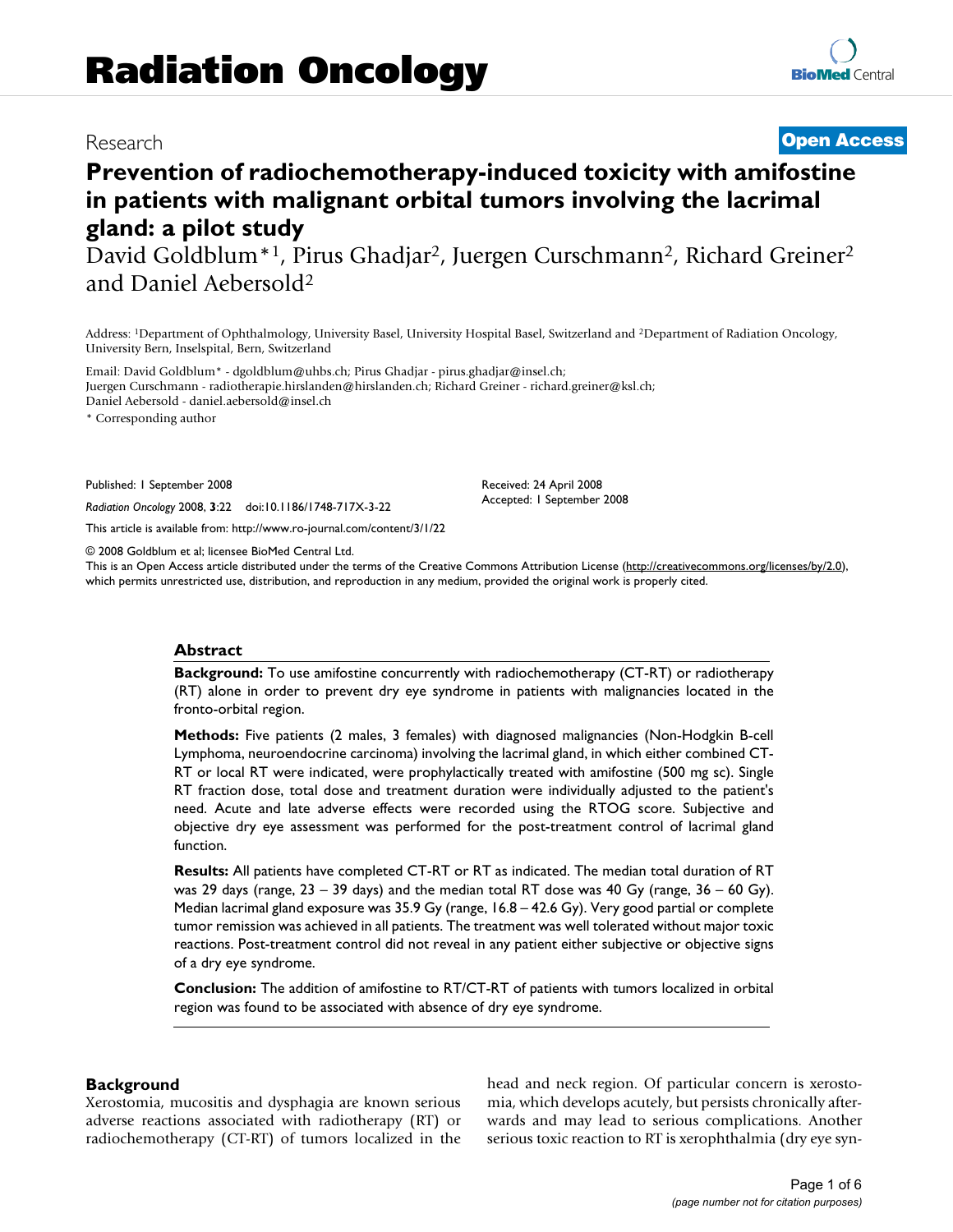drome/keratoconjunctivitis sicca), which can develop after local irradiation of the fronto-orbital region and can lead to severe visual impairment. Generally, the burden caused by RT-induced toxic reactions is not only detrimental for the patient's quality of life and the compliance with treatment, but may also have considerable pharmaco-economic consequences because of the costs incurred by loss of productivity, hospitalization and, frequently, expensive supportive measures [1]. It is therefore a major and desirable goal of the RT to achieve tumor remission without compromising the general well-being of the patient.

Amifostine is a unique drug selectively protecting nonaffected tissues from CT-RT induced toxicity. Its efficacy in preventing toxic damages induced by irradiation of tumors localized in the head and neck region, particularly in the naso-oropharynx, has been demonstrated in several clinical trials [2-7].

We report here our experience with amifostine, which was used as a prophylactic measure during RT of malignant tumors localized in the fronto-orbital region, involving the ipsilateral lacrimal gland.

### **Methods**

#### *Patient sample*

Five Patients, who were admitted to the department of radiation oncology, Inselspital Bern with histopathologically characterized unilateral malignant tumors of the orbital region and who gave informed consent for treatment with RT or CT-RT combined with amifostine, where included in this study. None of the patients had a history of dry eye, sarcoidosis, or thyroid associated eye disease.

#### *Treatment*

According to the diagnosis and histopathological findings for each patient a 3D RT planning was performed. Using dose volume histograms (DVH) minimum and maximum dose exposure of the lacrimal gland was determined. Two patients received chemotherapy according to the standard CHOP-protocol. In one patient, chemotherapy preceded RT and in another it was given concurrently with RT.

Amifostine in a dose of 500 mg was given subcutaneously 30 min prior to each RT-fraction to all patients

#### *Lacrimal gland assessment*

In order to check for possible existence of dry eye syndrome in the post – treatment period lacrimal gland function was systematically assessed in all patients. The objective ophthalmic tests were performed at different time intervals after the termination of RT. The longest interval between RT and the tests was 88 weeks (pat. No 4) and the shortest 9 weeks (pat. No 5), median interval was 57.5 weeks.

The following objective tests were performed: a) Schirmer I (with and without local anesthesia), which measures basic and reflex-secretion of the lacrimal gland, b) Schirmer II (nasal stimulation) test, which measures stimulated secretion of the lacrimal gland c) Tear-film break up time (BUT), which measures the time of onset of a random appearance of the first black spots on the cornea after one single palpebral (eyelid-blinking) closure under standardized conditions, d) corneal and conjunctival fluorescein staining and e) Rose bengal staining of the conjunctiva.

A single examiner performed all of the tests and interviews during the examination in the department of ophthalmology. In all tests of the non-irradiated, contralateral eye served as control except in patient 1. The procedures are briefly described below.

#### *Dry eye symptom questionnaire*

Patients were first interviewed to survey the frequency of occurrence of various dry eye symptoms including dryness, grittiness, redness, excess tearing or watery eyes, sensitivity (to smoke, wind, air conditioning) and soreness. Response categories used for analyses included never, seldom (two to three times per week), often (four to five times per week), and always (everyday).

#### *Schirmer I test*

The Schirmer I test (Laboratoires H. Faure, Annonay, France) was performed without anesthetic (5 min, open eye) and the strip was placed over the inferior lid margin towards the lateral canthus. Abnormal values were defined as < 5 mm in 5 min for the Schirmer test. Baseline secretion is determined essentially as described above, except that the eye is anesthetized 2 minutes before the exam with one drop of local anesthetic (Novocaine 2%, Inselspital, Bern).

#### *Schirmer II test*

The procedure is similar to Schirmer I test, except that after the suspension of the paper strip in the inferior fornix of a non-anaesthetized eye, the nasal mucosa is stimulated for 2 minutes with a cotton tip frotting on the nasal mucosa between the concha medalis and the concha inferior [8].

#### *Tear-film break up time (BUT)*

The tear-film break-up time measurement was taken using the cobalt blue illumination on the slit-lamp and a 3 mm wide scanning beam in each eye. Fluorescein sodium was instilled on the inferior palpebral conjunctiva using a Fluorescein Ophthalmic Strip (Haag-Streit, Köniz, Switzer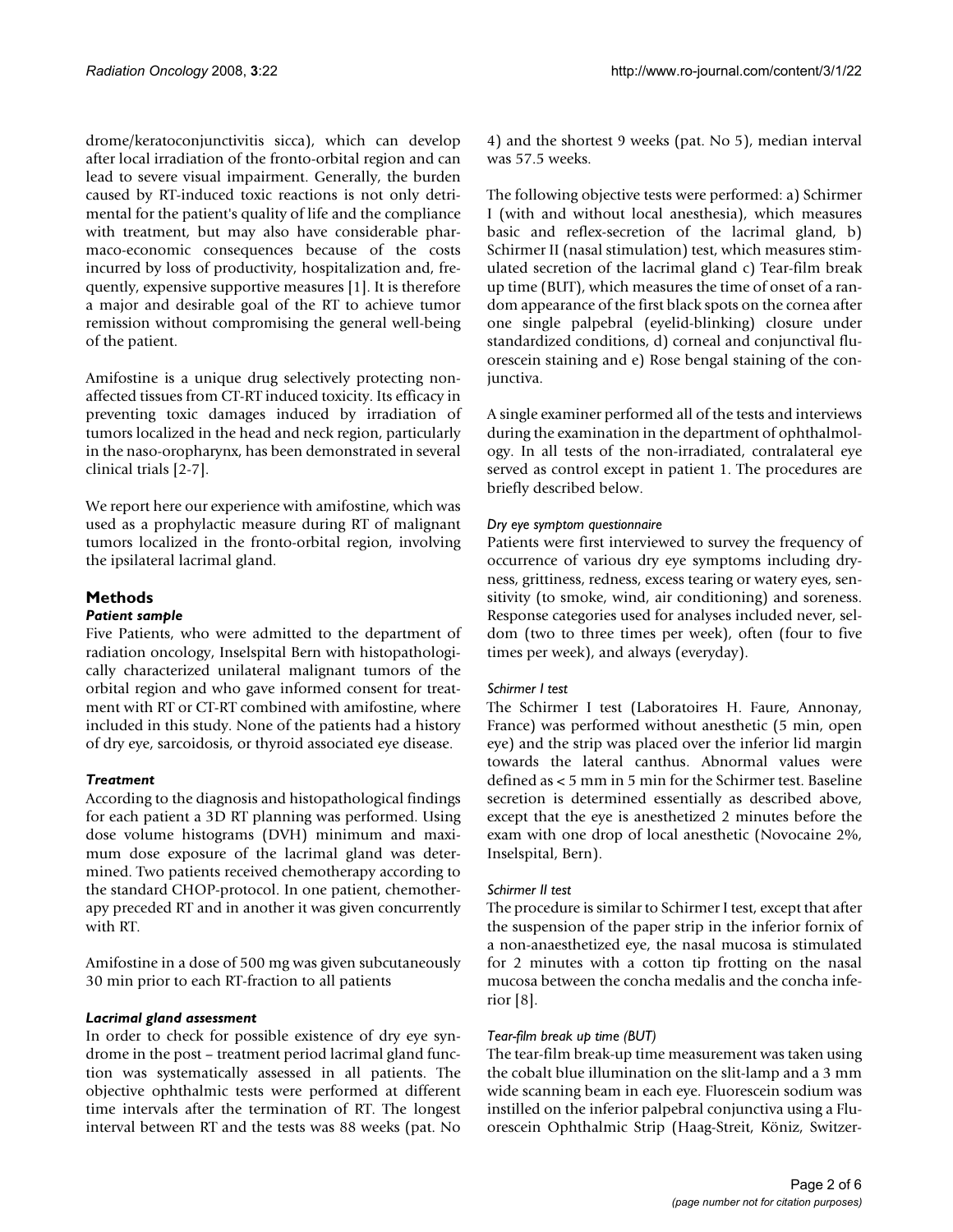land). The latency to the first, random appearance of a black spot, in the otherwise yellow-green colored surface of the eye after complete closure of the eye-lid, is measured. The normal latency to the first black-spot appearance is 15 – 35 sec and the values below 10 indicate an insufficient lubrification of the corneal surface.

#### *Corneal and conjunctival fluorescein staining*

Fluorescein sodium was instilled on the inferior palpebral conjunctiva using a Fluorescein Ophthalmic Strip (Haag-Streit, Köniz, Switzerland). Following instillation of fluorescein, the patient was instructed to blink several times. The slit-lamp cobalt blue was used in the assessment of tear break-up time and fluorescein staining to enhance the appearance of the fluorescein. Staining was recorded for the cornea and the conjunctiva. The cornea and adjacent exposed bulbar conjunctiva was graded using a 0–3 scale resulting in a total staining score. Abnormal staining (fluorescein and rose bengal) was classified as greater than or equal to a score of 3 [9].

#### *Rose bengal staining of the conjunctiva*

Rose bengal staining of the conjunctiva was performed by using a Rosets TM Rose Bengal Ophthalmic Strip (Chauvin Pharmaceuticals Ltd, Brentwood, UK) wetted with non-preserved buffered saline and instilled on the inferior bulbar conjunctiva. Grading for rose bengal staining was described previously [9]. A score 3 or higher was considered pathological [10].

#### *Adverse events*

Acute and late adverse effects were recorded using the Radiation Therapy Oncology Group (RTOG) score [http://](http://www.rtog.org/members/toxicity/late.html) [www.rtog.org/members/toxicity/late.html](http://www.rtog.org/members/toxicity/late.html). Spontaneously reported signs of eye discomfort such as for instance tears, redness or dryness of the eye, were regularly recorded. It is to note, that there were no subjective or objective signs of eye discomfort in any patient prior to CT-RT or RT.

#### **Results**

#### *Patients characteristics*

Demographic characteristics of patients are presented in Table 1. Incisional histopathology confirmed malignant tumors of different tumor entities (Non-Hodgkin B-Cell Lymphoma,  $n = 4$ ; neuroendocrine carcinoma,  $n = 1$ ) with expansion into the orbita. Two patients were male, three were female, median age was 63 years (range, 28 – 79 years).

#### *Clinical outcome*

Table 2 illustrates the details of the treatment modalities and the outcome of treatment in each patient. Combined CT-RT was given in two and RT alone to 3 patients. The median RT treatment period was 29 days (range, 23 – 39 days). The median total RT dose applied to the reference point according to the International Comission on Radiation Units and Measurements (ICRU) 10 was 40 Gy (range, 36 – 60 Gy). Median lacrimal gland exposure on the treated side was 35.9 Gy (range, 16.8–42.6 Gy). All patients completed the treatments according to the planned protocol. In all patients the response to therapy was excellent with complete response in 2 patients and a partial remission in the remaining three patients.

A brief description of the histories is given below.

#### *Patient No 1*

Presented himself with progressive protrusion of his left eye, anosmia and difficulties with nasal breathing. CT and MRI examinations showed a frontobasal tumorous formation with extension from frontal sinus to sphenoidal sinus with protrusion to orbital and nasal cavity. There were also large osseous destructions of the lamina cribrosa and the medial orbital and maxillar sinus walls. Histopathological findings confirmed the diagnosis of a malignant neuroendocrine small cell carcinoma in advanced stage.

The patient was hospitalized and sequential CT-RT initiated. He was treated according to the CHOP-protocol with a good and rapid response after 1 cycle. Radical, frontobasal radiotherapy with a total dose of 60 Gy,

#### **Table 1: Characteristics of the patient sample**

Clinical factors Pat No Gender Age **Diagnosis** Diagnosis **Pat No Gender Age in the Security Pat No Gender** Age in the Diagnosis **Pat No General** Europe in the Security of the Security of the Security of the Security of the Security of the 1 Male 28 Meuroendocrine carcinoma Frontobasal part of the right nasal sinus 2 Female 60 Non-Hodgkin B-cell Lymphoma, low grade (St. IAE) Right lacrimal gland 3 Female 69 Non-Hodgkin B-cell Lymphoma, low grade, (St. IAE; Malt-Type) Right orbita 4 Female 63 Non-Hodgkin-B-cell Lymphoma, high grade, (St. IAE) Right M. temporalis, with orbital expansion 5 Male 79 Non-Hodgkin B-cell Lymphoma, Iow grade, (St. IAE) Right palpebra

Abbreviations: St. = stage; IAE = staging according to the Ann-Arbor-classification; M. = musculus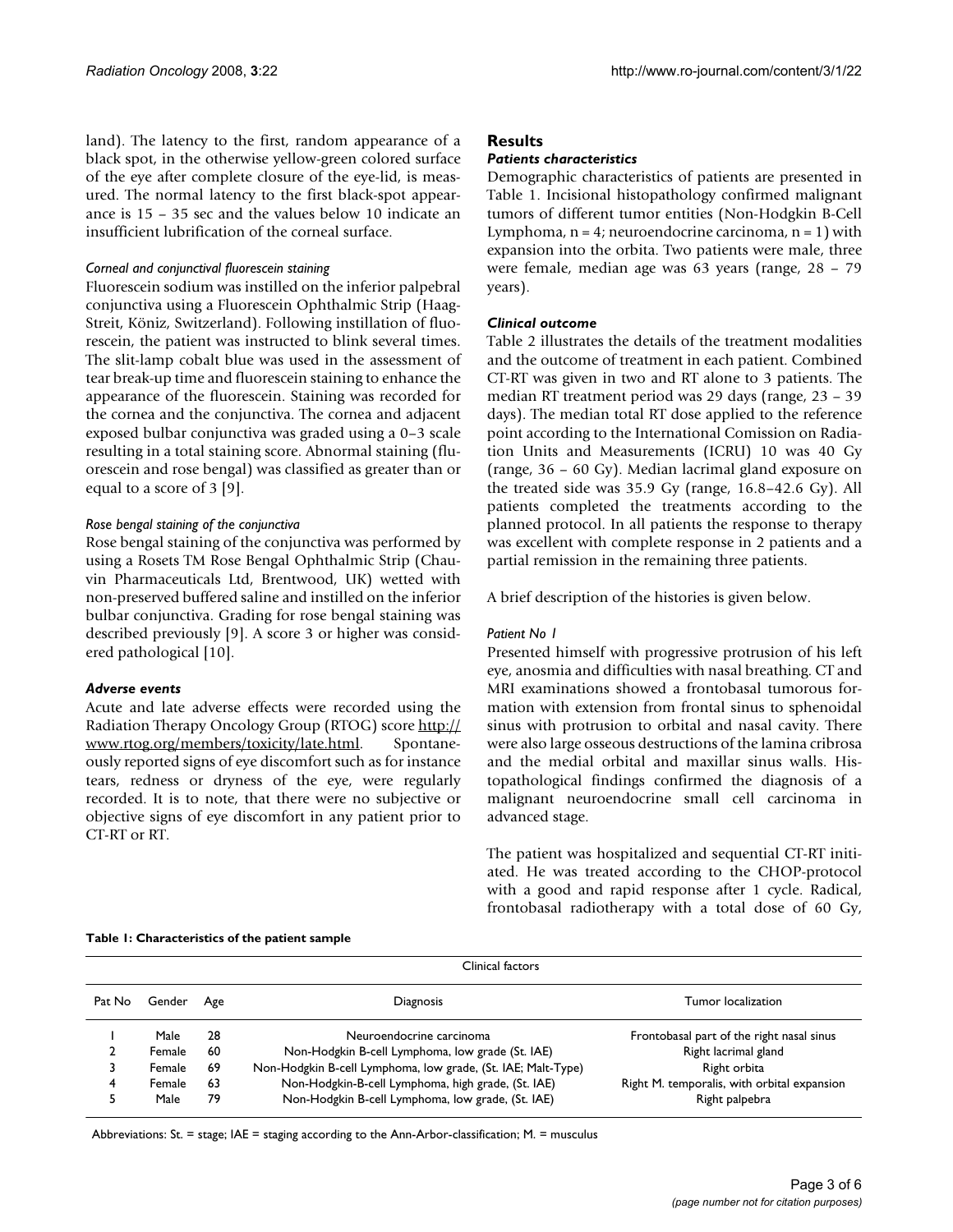|   | Treatment factors |    |    |                                                                                                                            |                    |  |  |  |
|---|-------------------|----|----|----------------------------------------------------------------------------------------------------------------------------|--------------------|--|--|--|
|   |                   |    |    | Pat No Radio chemotherapy CT/RT* RT (total duration days) Total RT Dose† Gy Median RT dose Lacrymal gland Gy<br>right/left | Clinical Outcome   |  |  |  |
|   | 6/39              |    | 60 | 16.8/16.5                                                                                                                  | partial remission  |  |  |  |
|   |                   | 35 | 36 | 35.9/0                                                                                                                     | complete remission |  |  |  |
|   |                   | 29 | 40 | 42.6/5.4                                                                                                                   | complete remission |  |  |  |
| 4 | 3/34              |    | 46 | 35.4/0                                                                                                                     | partial remission  |  |  |  |
|   |                   | 23 | 36 | 36.3/0.54                                                                                                                  | partial remission  |  |  |  |

#### **Table 2: Treatment modalities and outcome**

\*CT = chemotherapy; RT = radiotherapy; CT/RT = total cycles/total duration days; † for the RT reference point

applied simultaneously with the first and second out of totally six cycles of chemotherapy with Cisplatin 60 mg iv and Etopophos 240 mg iv led to almost complete regression of the tumorous tissue.

In the course of the RT the patient developed an acute grade II enoral mucositis, conjunctivitis and rhinitis, which regressed without further consequences after topical treatment.

#### *Patient No 2*

Underwent surgical intervention and subsequent external beam RT (total dose 50 Gy) of the Th-3-5 region because of metastatic, epidural tumors with compression of the spinal cord. 3 years later she presented herself again for consultation because of a massive palpebral edema, ptosis and exophthalmus of the right eye. Histopathological findings confirmed the diagnosis of a low-grade Non-Hodgkin B-Cell Lymphoma, stage IAE, with orbital expansion. A RT was performed with a total dose of 36 Gy. There were no toxic reactions found. One and a half year later the patient was in complete remission.

#### *Patient No 3*

Suffered from a progressive exophthalmus in her right eye for several years. The MRI showed an expansive tumorous mass in the right orbital cavity with intracranial spreading. Histopathologically findings confirmed the diagnosis of a Non-Hodgkin B-Cell Lymphoma, stage IAE, from the mucosa associated lymphatic tissue (MALT) type. Local radiotherapy of the right orbital region was performed to a total dose of 40 Gy. 27 weeks later the patient showed a complete remission of the tumor.

Radiotherapy was well tolerated. The only adverse reactions were grade I – skin reactions, a mild transitory conjunctivitis and a localized alopecia without consequences.

#### *Patient No 4*

Presented herself for a progressive edema in the right temporal region. A biopsy revealed a diffuse Non-Hodgkin B-Cell Lymphoma, stage IAE, with infiltration of the temporal muscle and expansion into the orbit. CHOP-protocol was initiated and completed in 3 cycles. Additionally, she received local external beam RT of the temporal region for consolidation with a total dose of 46 Gy

Until the end of the RT, except for a mild skin erythema, no other toxic reactions or complications were found. However, after 7 applications of amifostine (12 days after the start of RT) an allergic reaction to amifostine developed in the form of a generalized skin rash and edema of the face and neck. After stopping amifostine, the patient recovered without consequences. The post RT-control of the patient showed partial remission of the tumor.

#### *Patient No 5*

Presented himself with a progressive, persistent edema of the right eyelid, which had started 3 years ago. Histopathology confirmed the diagnosis of a low grade Non-Hodgkin B-Cell Lymphoma, stage IAE. Local RT of the right palpebral region was performed to a total dose 36 Gy.

There were no major toxicities during the RT treatment. Mild skin erythema of the right eyelid was the only adverse reaction. The post RT-control of the patient showed partial remission of the tumor.

#### *Adverse reactions*

As seen from the case histories there were no major toxicities during the RT treatment and only few, mostly mild and transitory adverse events were recorded. One patient however showed, an allergic reaction to amifostine with generalized skin rash and edema of the face and neck which disappeared after halting amifostine.

#### *Post-treatment ophthalmologic control*

The ophthalmic exams were performed at different time intervals after the termination of RT. The longest interval between finished RT and the exams was 88 weeks (pat. No 4) and the shortest 9 weeks (pat. No 5). The results of the post treatment-control of lacrimal gland function are illustrated in Table 3. As seen there were no clinically rel-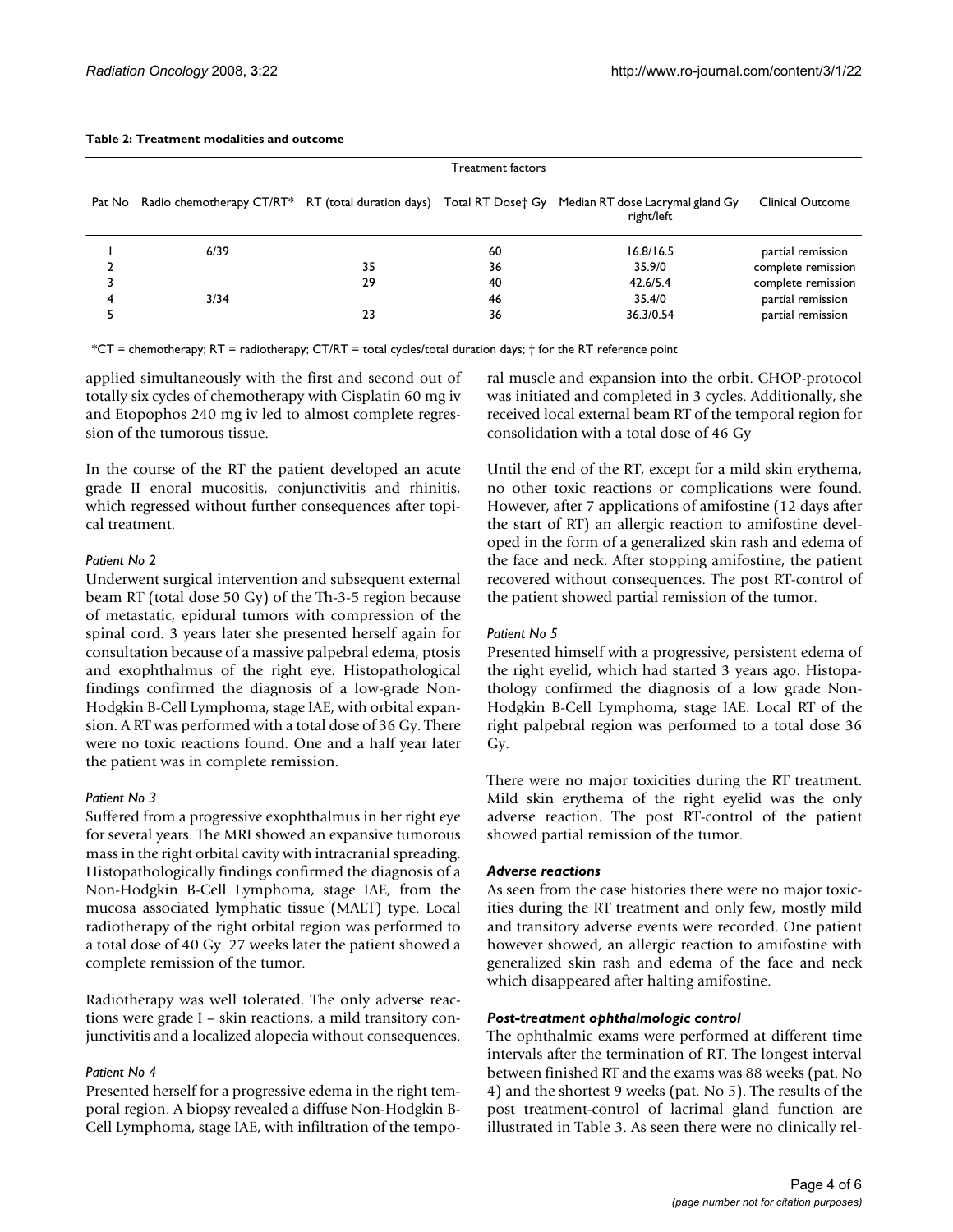|        | Opthalmologic tests                |                                     |                                          |                                          |           |                |  |  |  |
|--------|------------------------------------|-------------------------------------|------------------------------------------|------------------------------------------|-----------|----------------|--|--|--|
| Pat No | Follow-up time<br>(weeks after RT) | Schirmer I with<br>anesthetic OD/OS | Schirmer I (without<br>anesthetic) OD/OS | Schirmer II (nasal<br>stimulation) OD/OS | BUT OD/OS | staining score |  |  |  |
|        | 57.5                               | 35/35                               | 10/9                                     | 2/8                                      | 10/10     | I (OS)         |  |  |  |
|        | 77                                 | 5/10                                | 5/7                                      | 7/11                                     | 15/15     | I (OD)         |  |  |  |
| 3      | 27                                 | 19/11                               | 24/25                                    | 17/17                                    | 4/9       | $I$ (OD)       |  |  |  |
| 4      | 87.7                               | 5/18                                | 1/7                                      | 9/17                                     | 15/15     | 2 (OD)         |  |  |  |
| 5      | 8.7                                | 20/10                               | 17/10                                    | not performed                            | 6/6       | 0              |  |  |  |

#### **Table 3: Post-treatment lacrimal gland function**

Abbreviations:  $RT =$  radiotherapy;  $OD =$  right eye;  $OS =$  left eye;  $BUT =$  break up time

evant impairments of glandular function, which would indicate serious dry-eye syndrome. Seldom feeling of a dryness of the exposed eye ( $n = 1$ ), often tears ( $n = 1$ ) and often eye-burning  $(n = 1)$  were the only subjective and reported complaints.

#### **Discussion**

Selective protective effects of amifostine against RT induced side effects localized in various body organs (lungs, rectum, cervix, ovaries) have been demonstrated in numerous clinical trials [6]. Its efficacy in patients with malignancies located in the head and neck region is, however, of particular importance. Ionizing radiation of this region impairs salivary and lacrimal gland functions, which has acute and long-term consequences for the patient. Proper lubrification of oral mucosa is a physiological prerequisite for normal chewing, swallowing, speaking, dental health and, last but not least, sleep [11,12]. Dryness of the eye, besides the discomfort, may lead to severe visual impairment due to the corneal damage. One study has reported the occurence of mild dry eye syndrome in 21% of patients after radiotherapy for stage IAE orbital lymphoma after a total dose of 30–51 Gy [13]. However in this study no dose volume histogram analysis for dose exposure of the lacrimal gland was performed and the data is thus not directly comparable to our study.

The experience with amifostine in patients with head and neck cancer is at present based on several studies. In a large  $(N = 315)$ , randomized, comparative trial in patients with predominantly (≥75%) parotid gland carcinoma, Brizel et al. [5] have shown that by comparison to RT alone the concurrent amifostine-RT treatment reduced the overall incidence of grade ≥2 xerostomia from 78% to 51%. In another comparative study in 50 patients with mainly naso-oro-pharyngeal tumor localization, Antonadou et al. have shown considerable reduction of acute (mucositis and dysphagia) and late (xerostomia) RT-toxicities in the amifostine treated group ( $n = 22$ ). In the control group 73.9% of patients (n = 23) developed grade 2 xerostomia, whereas in the amifostine-RT group there were only 27.2% patients with mild grade 2 xerostomia. Similar results were also reported in an earlier trial by Büntzel et al. In none of these studies amifostine treatment compromised the outcome of RT. In contrast, by comparison to the controls, the tumor remission rate in amifostine treated patients was, as a rule, higher (up to 90%) [14-16]. To the best of our knowledge, no clinical reports with amifostine in protecting lacrimal gland function from the irradiation of the orbital region have been reported.

In a rabbit model Beutel et al. evaluated the effect of amifostine in the tear gland and found morphological and functional evidence of its radioprotective properties [17].

Even though limited to five patients only, our observation is suggesting high success of combined amifostine-RTtreatment regarding tumor remission. Two out of five patients have achieved complete remission and the remaining three a partial remission of the tumors. Further, none of the patients experienced any major toxic reaction to RT. In particular, neither subjective complaints nor objective findings of the post-treatment ophthalmologic tests have revealed signs of a dry-eye syndrome.

As a matter of fact, we can not exclude the possibility that the lacrimal gland in our patients was exposed to a insufficiently high irradiation dose to induce any serious functional damage of the gland. Systematic investigations of the irradiation dose-effect relationship in cases of orbital tumors have not yet been done. In his review about the tolerance of the normal tissue to therapeutic radiation Emami [18] refers to the experiences related to the eye and parotid gland exposure to radiation. These observations seem to suggest a very steep dose-response curve at least for the eye. The quoted study of the exposure of the retina to 45–50 Gy led to detectable damages and that of 65 Gy and more to visual loss. For the parotid gland his estimate of the tolerance dose (TD) 5/5 (normal tissue complication probability at 5% within 5 years after radiotherapy), based on the reviewed studies was 32 Gy.